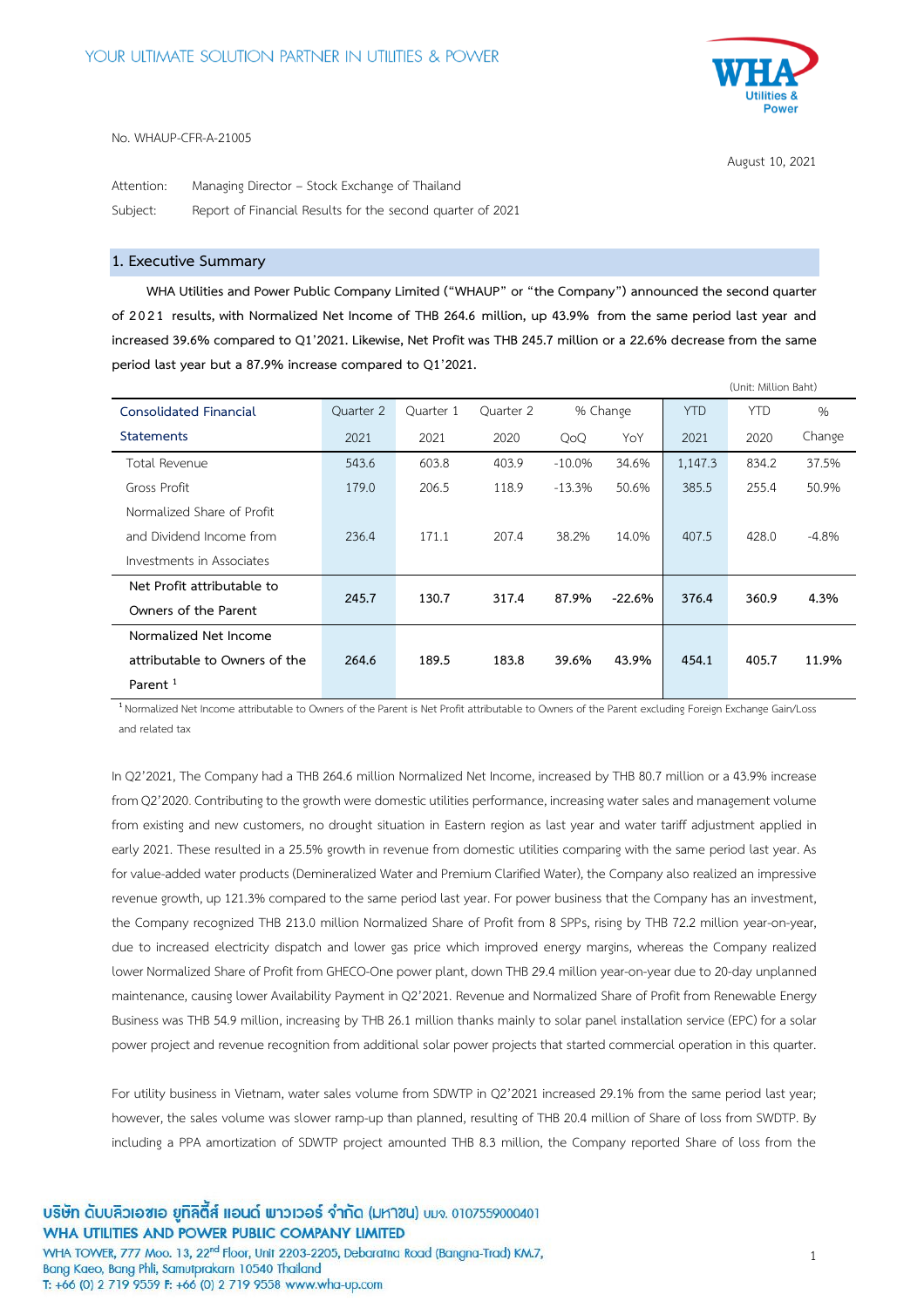

SDWTP of THB 28.7 million in this quarter. When compared to Q2'2020 that reported a share of loss amounted THB 37.6 million, the share of loss from SDWTP in Q2'2021 decreased.

When comparing to Q1'2021, the Normalized Share of profit increased by THB 75.0 million or 39.6%. An increase was mainly due to an increase of THB 90.0 million in Normalized Share of Profit from GHECO-One power plant. GHECO-One power plant's performance has recovered despite an unplanned maintenance in Q2'2021 following a 37-day planned maintenance in the first quarter. Normalized Share of Profit from SPPs was THB 213.0 million, growing by THB 25.4 million compared to Q1'2021. The Company recorded revenue from Solar rooftop projects recently and already under commercial operations. As for domestic utilities, the growth in revenue were mainly due to a 1.7% growth in domestic sales volume. For Vietnam utilities business, the company recorded a lower Normalized Share of Loss from SDWTP, causing by higher sales volume.

For 6M'2021, the Company had a THB 454.1 million Normalized Net Income, increased by THB 48.4 million or a 11.9% increase from 6M'2020. Contributing to the growth as mainly due to 19.4% growth year-on-year in domestic utilities performance. It was supported by increasing water sales and management volume from new customers, no drought situation in Eastern region as last year and water tariff adjustment applied in early 2021. As for value-added water products (Demineralized Water and Premium Clarified Water), the Company also realized an impressive revenue growth, up 149.0% compared to the same period last year. For 6M'2021 performance of power businesses, the Company recognized THB 400.7 million Normalized Share of Profit from 8 SPPs, rising by THB 120.4 million year-on-year, due to increased electricity dispatch and lower gas price which improved energy margins. The SPP performance was improved despite planned maintenance of 2 SPPs in the first half of 2021 and planned maintenance of 3 SPP in the same period last year. However, the Company realized lower Normalized Share of Profit from GHECO-One power plant, down THB 157.7 million year-on-year due to planned maintenance in Q1'2021 and 20 day maintenance in Q2'2021, causing lower Availability Payment from EGAT. Revenue and Normalized Share of Profit from Renewable Energy Business was THB 192.2 million, increasing by THB 142.0 million thanks mainly to revenue recognition from additional solar power projects that started commercial operation in this quarter and solar panel installation service (EPC) for a solar power project.

For utility business in Vietnam, water sales volume from SDWTP increased 25.5% compared to the same period last year; however, the sales volume was slower ramp-up than planned, resulting of THB 47.5 million of Share of loss from SWDTP. By including a PPA amortization of SDWTP project amounted THB 16.4 million, the Company reported Share of loss from the SDWTP of THB 63.9 million in 6M'2021. When compared to 6M'2020 that reported a share of loss amounted THB 66.7 million, the share of loss from SDWTP in 6M'2021 decreased.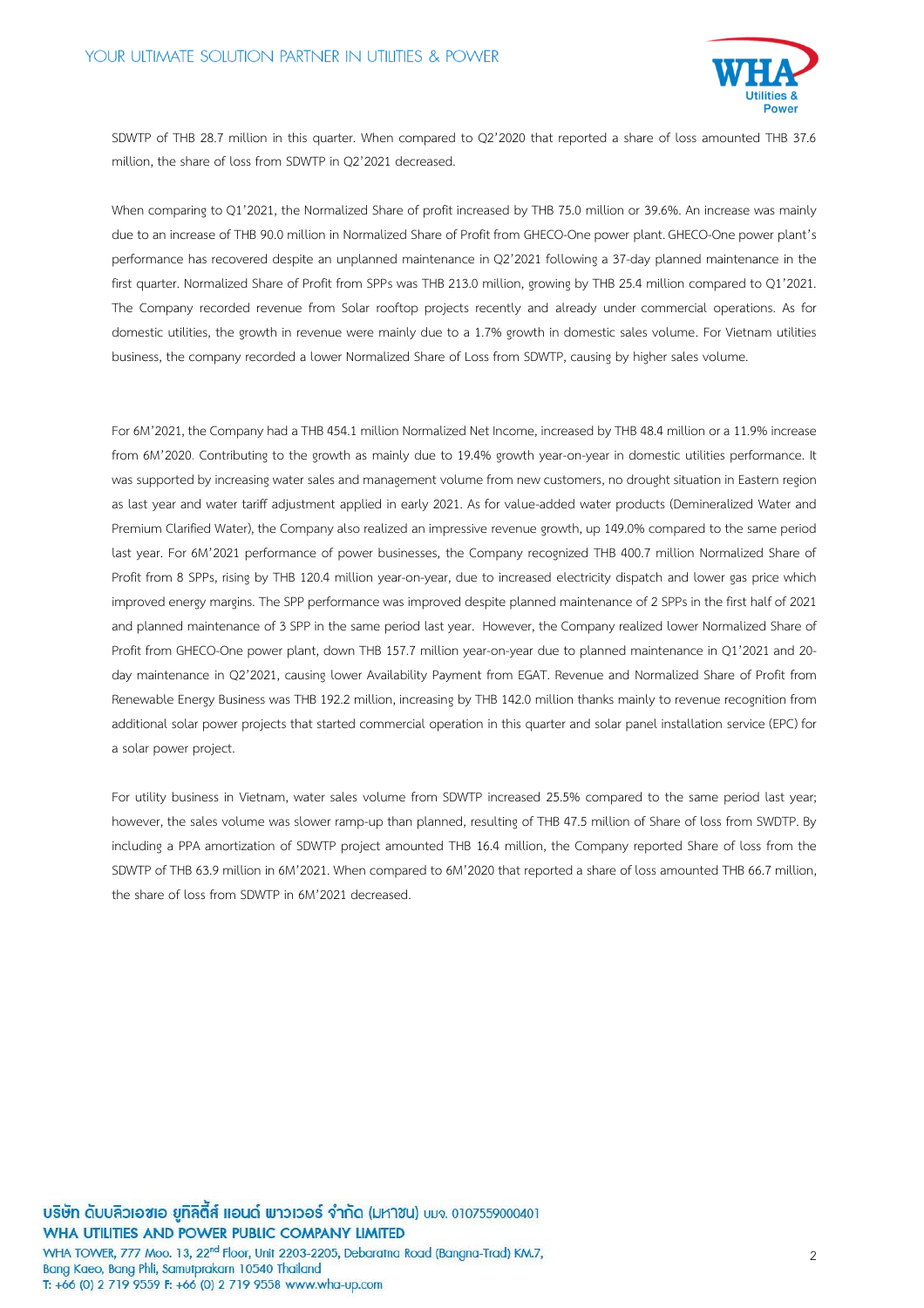

# **Significant Events in Q2'2021**

- At end of Q2'2021, 1 Solar Rooftop project was signed with approximately 2 MW, totalling contractual capacity of 63 MW. Moreover, there is additional solar rooftop project under commercial operation (COD) with capacity of 2 MW in this quarter, totalling 46 MW of solar rooftop projects under commercial operation. Total electricity generation capacity according to the shareholding equity was around 596 MW.
- For SDWTP project, the Company already expanded its tap water service coverage into three provinces, Hanoi, Bac Ninh and Hung Yen. The Company signed contract with some industrial customers and retail customers to supply water.
- The Company has recognized revenue from a EPC contract, continuing from Q1/2021. The project is on schedule and expect to realize remaining proportion of EPC revenue within Q3'2021.
- WHA Group's industrial estates are the first industrial estate in Thailand to have a platform to sell solar energy on P2P Energy Trading for PEA. The application is already approved by ERC under the ERC sandbox scheme. The platform trial is offering to industrial users. This platform will promote clean energy use and optimise cost of electricity for industrial customers among WHA industrial estates, in line with WHA's ambition to enhance the concept of Smart eco industrial estate that supports the smooth manufacturing operations of factories, logistics and other businesses. WHAUP signed MOU to develop Smart Energy Platform with PTT and Sertis in March, 2021. The aim is to optimise P2P Energy Trading platform and further develop Smart energy platform.
- In July 2021, the Company issued No. 2/2021 debentures worth THB 3,500 million and bear interest rates of 1.91-2.75 % p.a. The debentures are divided into 3 tranches with details outlined as follow :
	- o Tranch 1 is THB 1,500 million, 2-year bond with 1.91% interest rate p.a.
	- o Tranch 2 is THB 1,300 million, 3-year bond with 2.09% interest rate p.a.
	- o Tranch 3 is THB 700 million, 5-year bond with 2.75% interest rate p.a.

The debentures have been assigned a credit rating of A- by Tris Rating, reflecting strong business performance, healthy financial status, and solid and stable cashflow of the Company.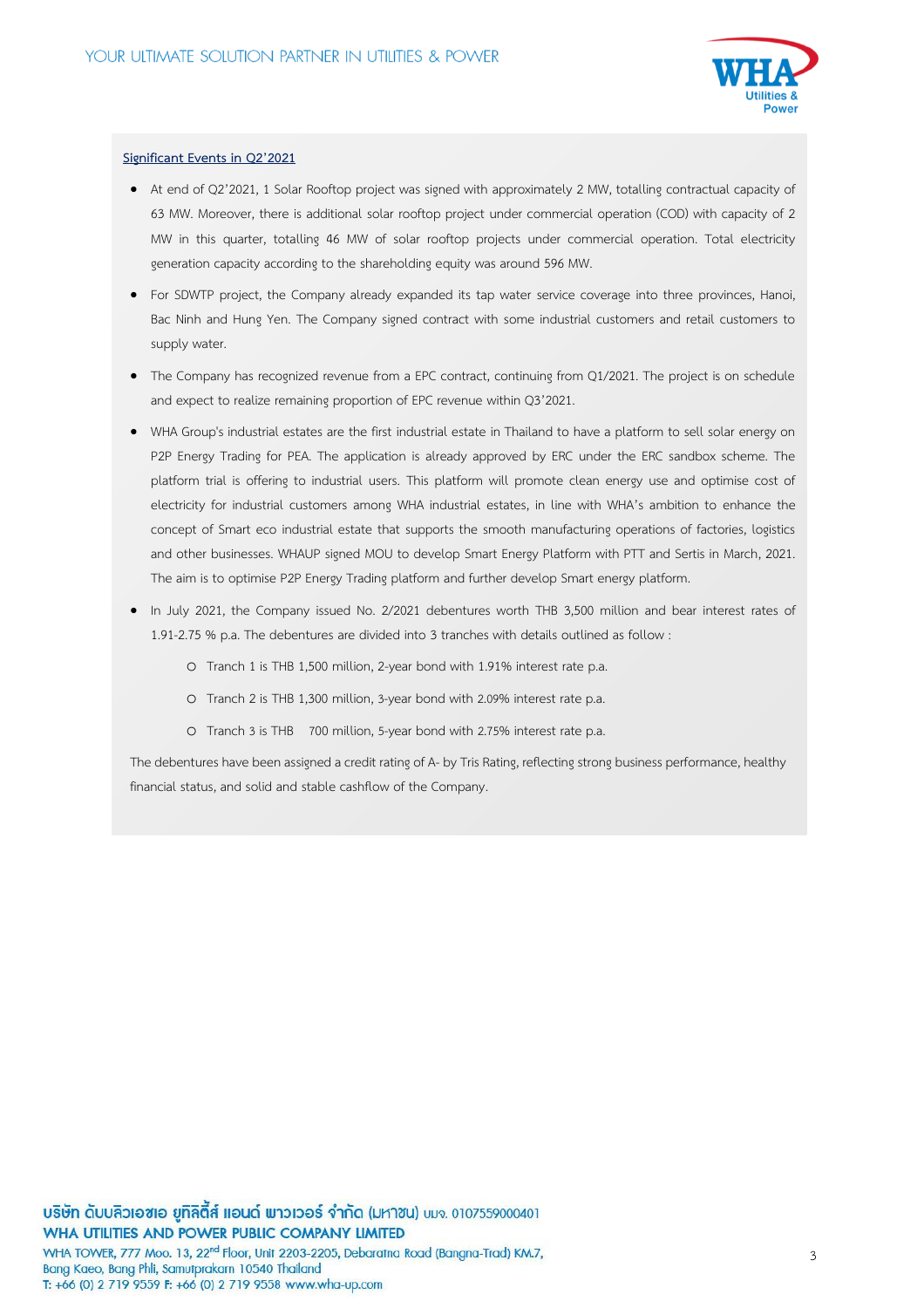

# **2. Operating Results**

| (Unit: Million Baht)                          |           |           |           |           |          |            |            |          |
|-----------------------------------------------|-----------|-----------|-----------|-----------|----------|------------|------------|----------|
| <b>Consolidated Financial Statements</b>      | Quarter 2 | Quarter 1 | Quarter 2 |           | % Change | <b>YTD</b> | <b>YTD</b> | % Change |
|                                               | 2021      | 2021      | 2020      | QoQ       | YoY      | 2021       | 2020       |          |
| Total Revenue                                 | 543.6     | 603.8     | 403.9     | $-10.0%$  | 34.6%    | 1,147.3    | 834.2      | 37.5%    |
| <b>Utilities Business</b>                     | 489.7     | 481.4     | 390.2     | 1.7%      | 25.5%    | 971.1      | 813.6      | 19.4%    |
| Operating Revenue <sup>1</sup><br>$\circ$     | 487.1     | 474.5     | 387.9     | 2.6%      | 25.6%    | 961.6      | 802.9      | 19.8%    |
| O Other Revenue from                          | 2.7       | 6.8       | 2.3       | $-61.2%$  | 16.5%    | 9.5        | 10.7       | $-11.1%$ |
| Utilities Business <sup>2</sup>               |           |           |           |           |          |            |            |          |
| Power Business                                | 53.9      | 122.4     | 13.7      | $-56.0%$  | 294.3%   | 176.3      | 20.6       | 756.2%   |
| Costs of Sales and Services                   | (364.5)   | (397.3)   | (285.0)   | 8.2%      | $-27.9%$ | (761.8)    | (578.8)    | 31.6%    |
| Gross Profit                                  | 179.0     | 206.5     | 118.9     | $-13.3%$  | 50.6%    | 385.5      | 255.4      | 50.9%    |
| Gross Profit from Operation <sup>3</sup>      | 176.4     | 199.6     | 116.6     | $-11.6%$  | 51.2%    | 376.0      | 244.7      | 53.7%    |
| Other Income <sup>4</sup>                     | 9.0       | 47.2      | 12.5      | $-81.0%$  | $-28.4%$ | 56.2       | 23.0       | 144.6%   |
| Expected credit Loss on Financial             | (0.3)     | 0.1       | (0.2)     | $-482.1%$ | $-54.7%$ | (0.2)      | 1.0        | 124.6%   |
| Assets                                        |           |           |           |           |          |            |            |          |
| Loss from Revalue Investment <sup>5</sup>     | 0.0       | (32.1)    | 0.0       | 100.0%    |          | (32.1)     | 0.0        |          |
| Administrative Expenses                       | (51.5)    | (47.5)    | (39.8)    | $-8.6%$   | $-29.3%$ | (99.0)     | (82.4)     | 20.2%    |
| Gain / (Loss) from Exchange Rate <sup>6</sup> | 65.4      | 119.9     | (155.9)   | $-45.5%$  | 141.9%   | 185.2      | 60.1       | 208.4%   |
| Share of Profit from Investments in           | 149.6     | (46.6)    | 465.6     | 421.1%    | $-67.9%$ | 103.0      | 326.9      | $-68.5%$ |
| Associates and Joint Ventures                 |           |           |           |           |          |            |            |          |
| <b>Finance Costs</b>                          | (106.7)   | (110.8)   | (113.5)   | 3.7%      | 6.0%     | (217.4)    | (218.6)    | $-0.5%$  |
| Income Tax (Expense) Income                   | 1.1       | (6.1)     | 29.9      | 118.9%    | $-96.2%$ | (4.9)      | (4.5)      | 10.1%    |
| Profit attributable to Owners of the          | 245.7     | 130.7     | 317.4     | 87.9%     | $-22.6%$ | 376.4      | 360.9      | 4.3%     |
| Parent                                        |           |           |           |           |          |            |            |          |
| Foreign Exchange Loss / (Gain)7               | 21.4      | 57.8      | (102.2)   | $-63.0%$  | 120.9%   | 79.3       | 41.0       | $-93.4%$ |
| Income Tax Related to FX gain <sup>8</sup>    | (2.5)     | 1.0       | (31.4)    | $-354.9%$ | 92.0%    | (1.5)      | 3.8        | 140.2%   |
| Normalized Net Income9                        | 264.6     | 189.5     | 183.8     | 39.6%     | 43.9%    | 454.1      | 405.7      | 11.9%    |
| Key Profitability Ratio:                      |           |           |           |           |          |            |            |          |
| Gross Profit Margin                           | 32.9%     | 34.2%     | 29.4%     |           |          | 33.6%      | 30.6%      |          |
| Net Profit Margin <sup>10</sup>               | 32.0%     | 18.0%     | 36.0%     |           |          | 25.2%      | 29.0%      |          |

<sup>1</sup> Operating Revenue consists of Raw Water Sales, Industrial Water Sales and Wastewater Treatment Services.

<sup>2</sup> Other Utilities Revenue consists of Excessive Charge and Service Fees for Wastewater Management

<sup>3</sup> Gross Profit from Operation excludes Other Revenue from Utilities Business.

<sup>4</sup> Interest Income, Dividend Income from GIPP is an example of Other Income

<sup>5</sup> Loss from Revalue Investment is derived from investment in GIIPP from applicable of TFRS9 accounting standard

6 Foreign Exchange (Gain) / Loss consists of unrealized and realized Loss (Gain) on exchange rate from USD Loan from Subsidiaries

7 Foreign Exchange Gain / (Loss) consists of unrealized and realized Loss (Gain) on exchange rate from USD Loan from Subsidiaries and Associates

<sup>8</sup> Income Tax Related to FX Gain is derived from Gain on exchange rate from USD Loan to related parties at WUPIN.

9 Normalized Net Income is Profit attributable to Owners of the Parent excluding Foreign Exchange Gain/Loss and related tax

<sup>10</sup> Net Profit Margin is calculated by dividing Net Profit attributable to Owners of the Parent by Total Revenue and Share of Profit and Other Income

# บริษัท ดับบลิวเอซเอ ยูทิลิตี้ส์ แอนด์ พาวเวอร์ จำกัด (มหาชน) บมจ. 0107559000401 WHA UTILITIES AND POWER PUBLIC COMPANY LIMITED

WHA TOWER, 777 Moo. 13, 22<sup>nd</sup> Floor, Unit 2203-2205, Debaratna Road (Bangna-Trad) KM.7, Bang Kaeo, Bang Phli, Samutprakarn 10540 Thailand T: +66 (0) 2 719 9559 F: +66 (0) 2 719 9558 www.wha-up.com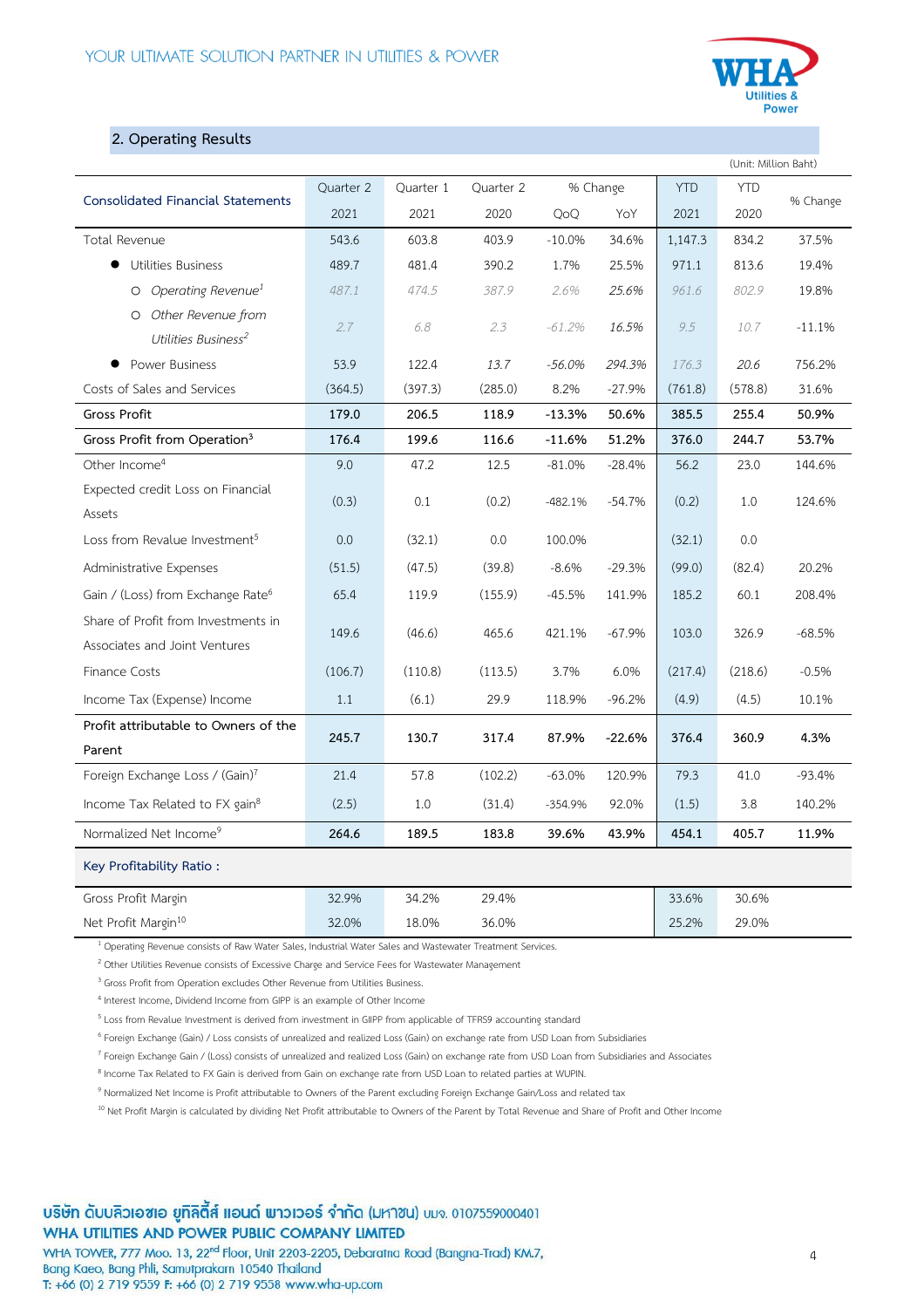

#### **Total Revenue**

In Q2'2021, Total Revenue was THB 543.6 million. An increase of 34.6% from THB 403.9 million reported in Q2'2020 was mainly due to

- Continuing recovery of revenue from Utilities business, increasing by THB 99.5 million YoY. An increase was mainly due to demand from new and existing, revenue from Value-added water products (Demineralized water and premium clarified water), which had supported the demand of industrial customers from latter half of 2020, no drought situation as Q2'2020, contributing to an increased production capacity and water demand and water tariff adjustment applied since early 2021.
- An increase of THB 40.2 million in Revenue from Solar rooftop projects which mainly due to new revenue from EPC contract amounted THB 15.5 million, continue to be realized since Q1'2021 according to percentage of completion and new projects under commercial operation (COD).

When comparing to Q1'2021, Total revenue was THB 543.6 million, down by 10.0% from THB 603.8 million in Q1'2021, mainly due to decreased EPC revenue from solar rooftop business despite growing revenue from utilities business, due to additional water demand from a new customer under commercial operation this quarter as well as increased water demand from existing customers.

For 6M'2021, Total Revenue was THB 1,147.3 million, increasing by 37.5% from THB 834.2 million in 6M'2020 due to a 19.8% growth YoY in Operating Revenue of Utilities business and a 756.2% growth YoY in Revenue from Power businesses.

#### **Gross Profit and Gross Profit from Operation**

In Q2'2021, Gross Profit was THB 179.0 million, increased by 50.6% YoY from THB 118.9 million. Gross Profit from operation was THB 176.4 million, up 51.2% YoY from THB 116.6 million.

When comparing to Q1'2021, Gross Profit decreased by THB 13.3 million from THB 206.5 million and Gross Profit from operation decreased by 11.6% from THB 199.6 million.

For 6M'2021, Gross Profit was THB 385.5 million, up 50.9% from THB 255.4 million in 6M'2020, and Gross Profit from Operation was THB 376.0 million, increasing 53.7% from THB 244.7 million in 6M'2020.

The YoY and QoQ increases in Gross Profit from operation were mainly due to higher Operating Revenue from Utilities business, particularly raw water and value-added water products and higher Revenue from Power business, particularly a growth from Solar Rooftop business. Meanwhile, the Company's cost of sales and services increased at slower rate than that of Revenue.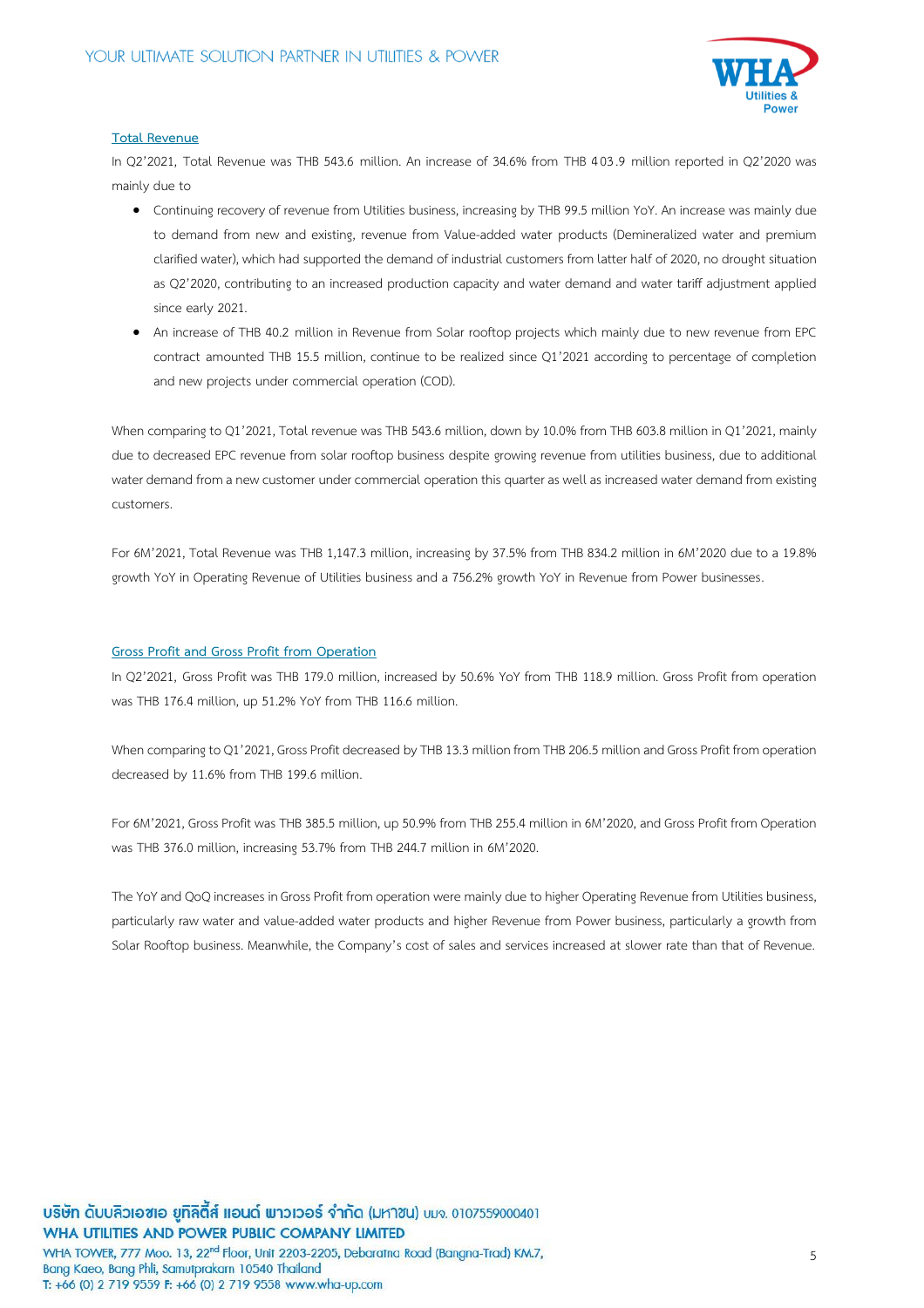

# **Share of Profit and Dividend Income from Investments in Associates and Joint Ventures ("Share of Profit and Dividend Income from Investments")**

|                                 |           |           |           |          |         |            |            | (Unit: Million Baht) |
|---------------------------------|-----------|-----------|-----------|----------|---------|------------|------------|----------------------|
| Share of Profit and             | Quarter 2 | Quarter 1 | Quarter 2 | % Change |         | <b>YTD</b> | <b>YTD</b> | $\%$                 |
| Dividend Income from            |           |           |           |          |         |            |            |                      |
| Investments                     | 2021      | 2021      | 2020      | QoQ      | YoY     | 2021       | 2020       | Change               |
| Share of Profit and Dividend    | 149.6     | (6.6)     | 465.6     |          |         |            | 326.9      |                      |
| Income from Investments :       |           |           |           | 2,365.8% | -67.9%  | 143.0      |            | $-56.2%$             |
| Utilities Business<br>$\bullet$ | (38.6)    | (39.0)    | (37.0)    | 1.2%     | $-4.3%$ | (77.6)     | (66.2)     | $-17.2%$             |
| Power Business<br>$\bullet$     | 188.2     | 32.4      | 502.5     | 480.7%   | -62.6%  | 220.6      | 393.1      | $-43.9%$             |
| Adjustment Items:               |           |           |           |          |         |            |            |                      |
| - Foreign Exchange Loss /       |           |           |           |          |         |            |            |                      |
| (Gain) related to Share of      | 86.8      | 177.7     | (258.2)   | $-51.2%$ | 133.6%  | 264.5      | 101.0      | 161.8%               |
| Profit                          |           |           |           |          |         |            |            |                      |
| Normalized Share of Profit      |           |           |           |          |         |            |            |                      |
| and Dividend Income             | 236.4     | 171.1     | 207.4     | 38.2%    | 14.0%   | 407.5      | 428.0      | $-4.8%$              |
| from Investment <sup>1</sup> :  |           |           |           |          |         |            |            |                      |
| Utilities Business              | (38.6)    | (39.0)    | (37.0)    | 1.2%     | $-4.3%$ | (77.6)     | (66.2)     | N/A                  |
| Power Business                  | 275.0     | 210.1     | 244.4     | 30.9%    | 12.5%   | 485.1      | 494.2      | $-1.8%$              |

<sup>1</sup> Normalized Share of Profit and Dividend Income from Investment is adjusted from Share of Profit by excluding Foreign Exchange Loss /(Gain)

In Q2'2021, Normalized Share of Profitand Dividend Income from Investment was THB 236.4 million. An increase of 14.0% from THB 207.4 million reported in Q2'2020 was mainly due to higher Normalized Share of Profit and Dividend Income from Investment discussed below

 An increase of THB 72.2 million in Normalized Share of profits from Small Power Producer (SPP), due to increased electricity dispatch to EGAT and IU, lower gas price and no maintenance shutdown (1 SPP power plant had maintenance in Q2'2020).

Despite a Normalized Share of profit from Gheco-One, down by THB 29.4 million due to lower Availability Payment (AP) from maintenance in past May 2021.

In Q2'2021, Normalized Share of Profit and Dividend Income from Investment was THB 236.4 million. An increase of 38.2% from THB 171.1 million reported in Q1'2021 was mainly due to higher Normalized Share of Profit and Dividend Income from Investment discussed below

- Higher contribution from GHECO-One by THB 90.0 million. Despite a maintenance in Q2'2021, the Company reported Share of profit amounted THB 48.1 million, comparing with Q1'2021 major maintenance, which Share of Loss amounted THB 41.9 million was reported.
- Higher contribution from Small Power Producer (SPP) by THB 25.4 million due to increased electricity dispatch to EGAT, causing by no planned maintenance in Q2'2021 (2 SPPs power plants had planned maintenance in Q1'2021).

For 6M'2021, Normalized Share of Profit and Dividend Income from Investments was THB 407.5 million, a 4.8% decrease from THB 428.0 million in 6M'2020 mainly due to a lower contribution from GHECO-One despite a higher contribution from SPPs.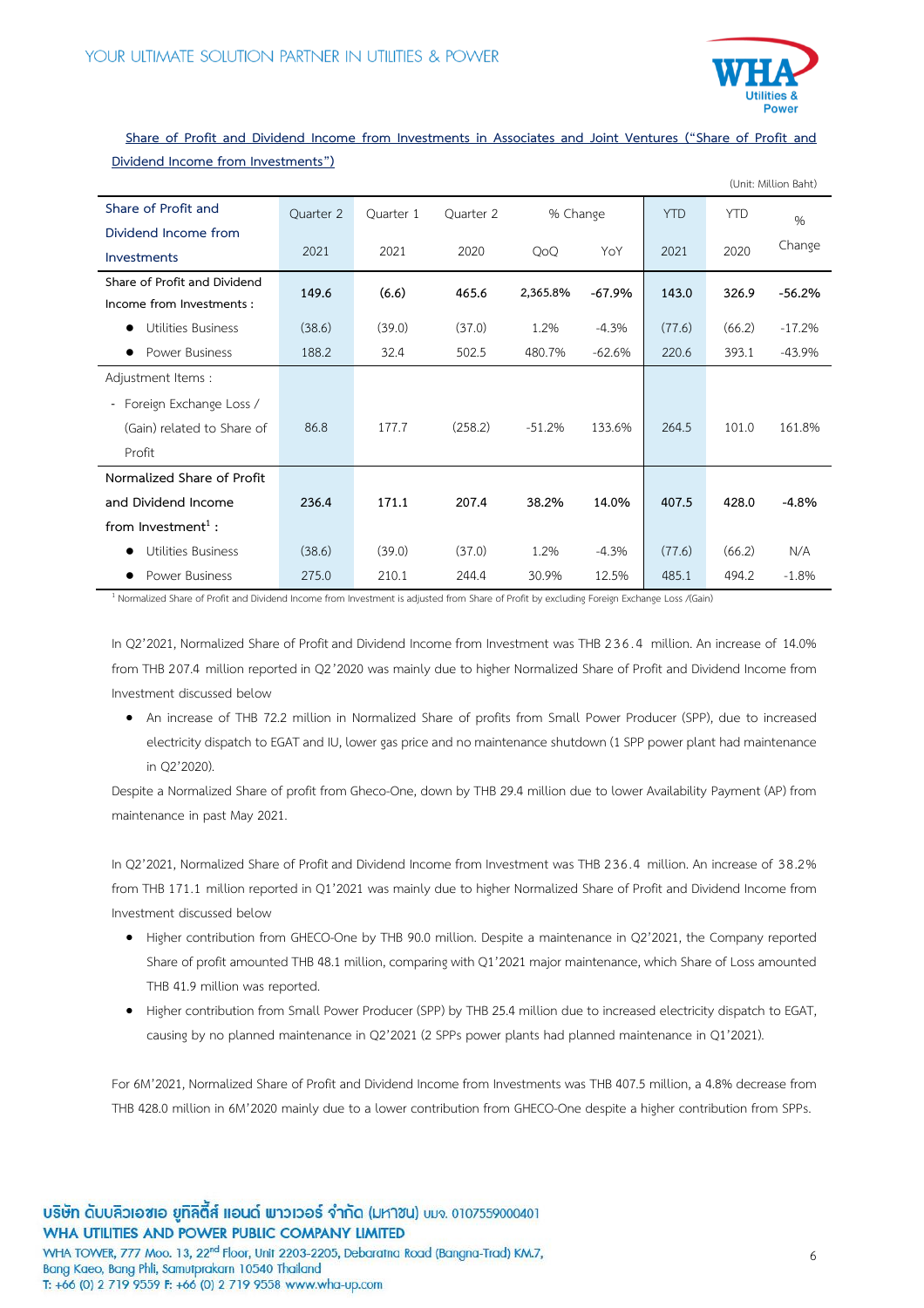

# **Net Profit attributable to Owners of the Parent**

In Q2'2021, Net Profit attributable to Owners of the Parent was THB 245.7 million. A decrease of 22.6% from THB 317.4 million reported in Q2'2020 was mainly due to

- Share of Profit and Dividend Income from Investments decreased by THB 315.9 million which mainly due to
	- Unrealized Loss on Foreign Exchange rate from USD loans of Associate and Joint Ventures, down by THB 344.9 million from the same period last year.
	- Despite an increased Normalized Share of profit and Dividend Income from Investments which excluded the impact of Foreign Exchange, up by THB 29.0 million YoY.

Despite following positive impacts, causing Net Profit increase

- Unrealized Gain on Foreign Exchange rate increase by THB 221.3 million from USD loans of Associates.
- An increase in Gross Profit of THB 60.1 million. Contributing to an increase in Gross Profit was growing revenue from increased water demands and enlarging renewable energy portfolio. There are additional Solar projects under commercial operation (COD) and new revenue from EPC contract. However, because the total revenue had significantly increased and the cost of sales and services increased from increasing sales volume at the much lower rate, the Q2'2021 Gross profit showed a significant YoY growth.
- Lower Costs of Sales and Services of THB 11.7 million
- Lower Finance cost of THB 6.8 million

Net Profit attributable to Owners of the Parent was THB 245.7 million, up by 87.9% from THB 130.7 million in Q1'2021, which was mainly due to

- An increase of THB 196.3 million in Share of loss from Investments, mainly because of
	- A QoQ increase of THB 105.3 million in Normalized Share of Profit and Dividend Income from Investments which excluded the impact of Foreign Exchange, mainly due to planned maintenance of GHECO-One and 2 SPPs power plants in Q1'2021.
	- A decrease of THB 90.9 million in Unrealized Loss on Foreign Exchange rate from USD loans of Associate and Joint Ventures.

 There was a loss from Revalue Investment of THB 32.1 million in Q1'2021 but no loss was recorded in Q2'2021. Despite following negative impacts, causing Net Profit decrease

- A decrease of THB 38.2 million in Other Income, mainly due to no Dividend Income from GIPP of THB 40.0 million realized in this quarter when there was Dividend Income of THB 40.0 million from GIPP in the previous quarter.
- Unrealized Loss from Foreign Exchange, increased by THB 54.5 million from USD loans of Associates

For 6M'2021, Profit attributable to Owners of the Parent was THB 376.4 million, increasing by 4.3% from THB 360.9 million in 6M'2020. The increase was mainly from

- An increase in Gross Profit of THB 130.1 million. Contributing to an increase in Gross Profit was increased water demands and water tariff adjustment since early 2021.
- Unrealized Gain on Foreign Exchange rate increase by THB 125.5 million from USD loans of Associates.
- An increase in Other Income of THB 33.2 million, mainly due to Dividend Income from GIPP in 6M'2021

Despite following negative impacts, causing Net Profit decrease

Share of Profit and Dividend Income from Investments decreased by THB 223.9 million which mainly due to

บริษัท ดับบลิวเอซเอ ยูทิลิตี้ส์ แอนด์ พาวเวอร์ จำกัด (มหาซน) บมจ. 0107559000401 WHA UTILITIES AND POWER PUBLIC COMPANY LIMITED WHA TOWER, 777 Moo. 13, 22<sup>nd</sup> Floor, Unit 2203-2205, Debaratna Road (Bangna-Trad) KM.7, Bang Kaeo, Bang Phli, Samutprakarn 10540 Thailand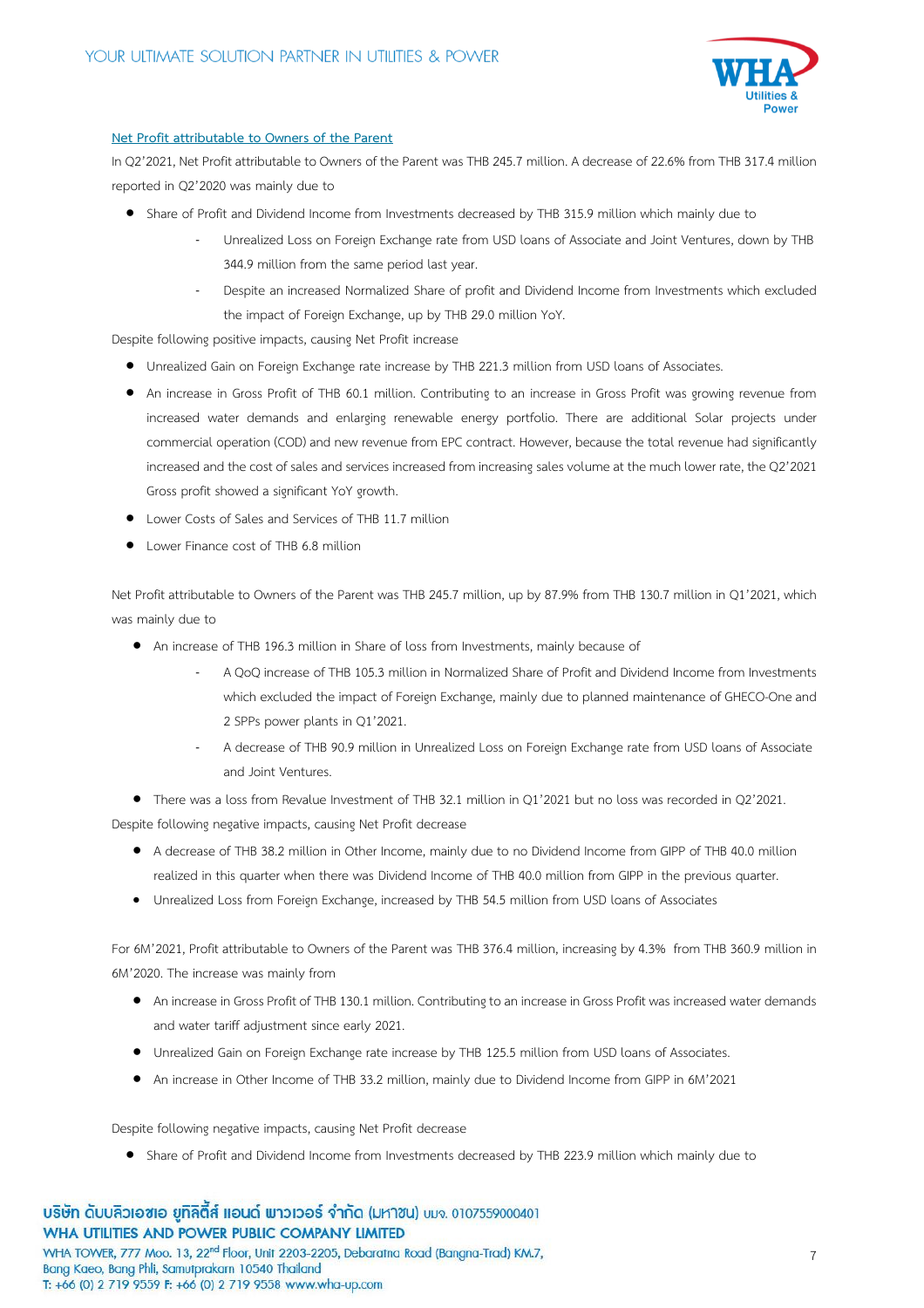

- Unrealized Loss on Foreign Exchange rate from USD loans of Associate and Joint Ventures, down by THB 163.4 million from the same period last year.
- Decreased Normalized Share of profit and Dividend Income from Investments which excluded the impact of Foreign Exchange, down by THB 60.4 million YoY.The decrease was mainly explained by 37-day GHECO-One planned maintenance and 20-day unplanned maintenance in 6M'2021.
- Loss from Revalue Investment amounted to THB 32.1, due to a decrease in fair value of GIPP in 6M'2021.

# **Normalized Net Income attributable to Owners of the Parent**

The Normalized Net Income attributable to Owners of the Parent is Net Profit attributable to Owners of the Parent adjusted by Foreign Exchange Gain/ (Loss) and Income Tax related to Foreign Exchange Gain on USD Loan.

In Q2'2021, there was Foreign Exchange Loss of THB 21.4 million due to USD loan of Associates resulting from THB/USD depreciation. As a result, the Company reported Normalized Net Income, adjusted the FX loss, of THB 264.6 million. An increase of 43.9% YoY and increased of 39.6% QoQ from THB 189.5 million reported in Q1'2021.

For 6M'2021, there was Foreign Exchange Loss of THB 79.3 million due to USD loan of Associates resulting from THB/USD depreciation. Therefore, the 6M'2021 Normalized Net Income attributable to Owners of the Parent was THB 454.1 million, up 11.9% compared to 6M'2020.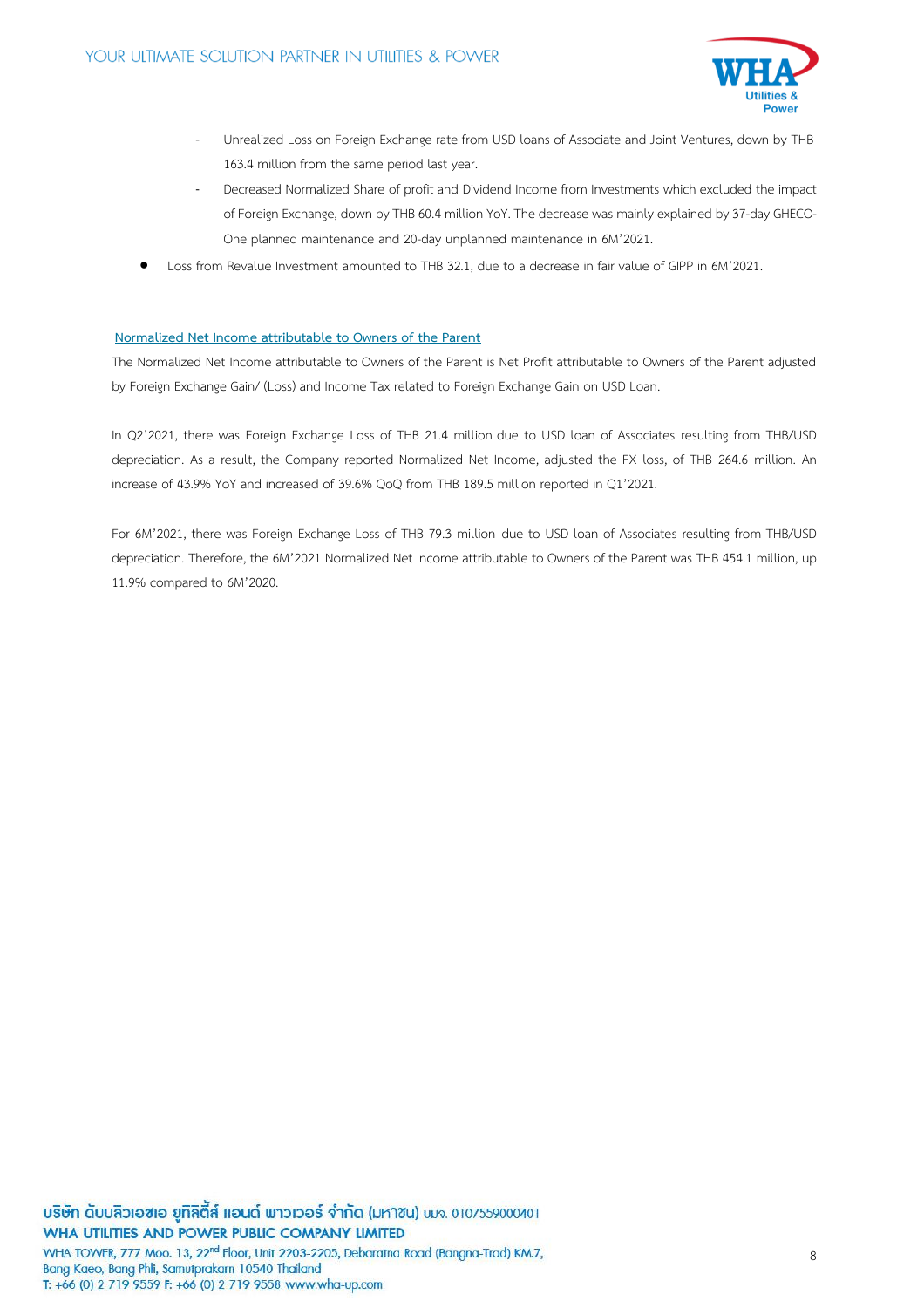

# **3. Performance by Business**

# **3.1 Utilities Business**

Details of Total Revenue and Share of Profit are as follow.

|                                       |           |           |           |          |          |            | (Unit: Million Baht) |          |
|---------------------------------------|-----------|-----------|-----------|----------|----------|------------|----------------------|----------|
|                                       | Ouarter 2 | Quarter 1 | Quarter 2 |          | % Change | <b>YTD</b> | <b>YTD</b>           | $\%$     |
| <b>Utilities Business</b>             | 2021      | 2021      | 2020      | QoQ      | YoY      | 2021       | 2020                 | Change   |
| Total Revenue from Utilities          | 489.7     | 481.4     | 390.2     | 1.7%     | 25.5%    | 971.1      | 813.6                | 19.4%    |
| <b>Business</b>                       |           |           |           |          |          |            |                      |          |
| - Industrial Water Sales              | 309.9     | 316.9     | 276.9     | $-2.2%$  | 11.9%    | 626.8      | 573.7                | 9.3%     |
| - Raw Water Sales                     | 106.2     | 77.8      | 63.3      | 36.4%    | 67.9%    | 184.0      | 130.5                | 41.0%    |
| - Value Added Water Sales             | 39.7      | 42.1      | 33.6      | $-5.7%$  | 17.9%    | 81.8       | 71.0                 | 15.2%    |
| - Wastewater Treatment                | 39.7      | 42.1      | 33.6      | $-5.7%$  | 17.9%    | 81.8       | 71.0                 | 15.2%    |
| Services                              |           |           |           |          |          |            |                      |          |
| - Other Incomes from                  | 2.7       | 6.8       | 2.3       | $-61.2%$ | 16.5%    | 9.5        | 10.7                 | $-11.1%$ |
| Utilities Business <sup>1</sup>       |           |           |           |          |          |            |                      |          |
| Share of Profit from Utilities        | (38.6)    | (39.0)    | (37.0)    | 1.2%     | $-4.3%$  | (33.2)     | (66.2)               | N/A      |
| Business <sup>2</sup>                 |           |           |           |          |          |            |                      |          |
| Total Revenue & Share of              | 451.2     | 442.4     | 353.2     | 2.0%     | 27.7%    | 937.9      | 747.4                | 25.5%    |
| <b>Profit from Utilities Business</b> |           |           |           |          |          |            |                      |          |

<sup>1</sup> Other Utilities Revenue consists of Excessive Charge, Service Fees for Wastewater Management

<sup>1</sup>Share of Profit from Utilities Business consists of Share of Profit from investment in Vietnam Utilities Companies namely Cua Lo and SDWTP

In Q2'2021, Total Revenue and Share of Profit from Utilities business was THB 451.2 million, increased by 27.7% YoY mainly due to

- An increase of THB 99.5 million in Total Revenue from Sales and Services. An increase was from THB 390.2 million in Q2'2020 which mainly due to
	- Revenue recovery from domestic segment, due to increasing water sales and management volume from existing and new customers, no drought situation as last year and water tariff adjustment from higher water cost, being applied since Jan 2021.
- A decrease of THB 8.9 million in Share of loss from SWDTP due to increased water sales volume.

Despite

- An increase of THB 10.5 million in Share of loss from Cua Lo due to accounting adjustment amounted THB -8.2 million.
- A slight decrease in Other Incomes from Utilities Business, decreased by THB 1.6 million YoY.

When comparing to Q1'2021, Total Revenue and Share of Profit from Utilities business was THB 451.2 million, increased by 2.0% QoQ mainly due to increased revenue from increased water sales and distribution volume in Thailand and lower Share of Loss in Investment. There are a new customer under commercial operation and continuously increasing demand for water, despite impacts of Covid-19 situation.

For 6M'2021, Total Revenue and Share of Profit of Utilities Business was THB 937.9 million, a 25.5% increase from 6M'2020. Revenue from Utilities Business was THB 971.1 million, up 19.4% mainly due to higher Raw Water and Wastewater sales and management volume. Moreover, the Company recorded lower Share of Loss due to increased water demand.

บริษัท ดับบลิวเอซเอ ยูทิลิตี้ส์ แอนด์ พาวเวอร์ จำกัด (มหาซน) บมจ. 0107559000401 WHA UTILITIES AND POWER PUBLIC COMPANY LIMITED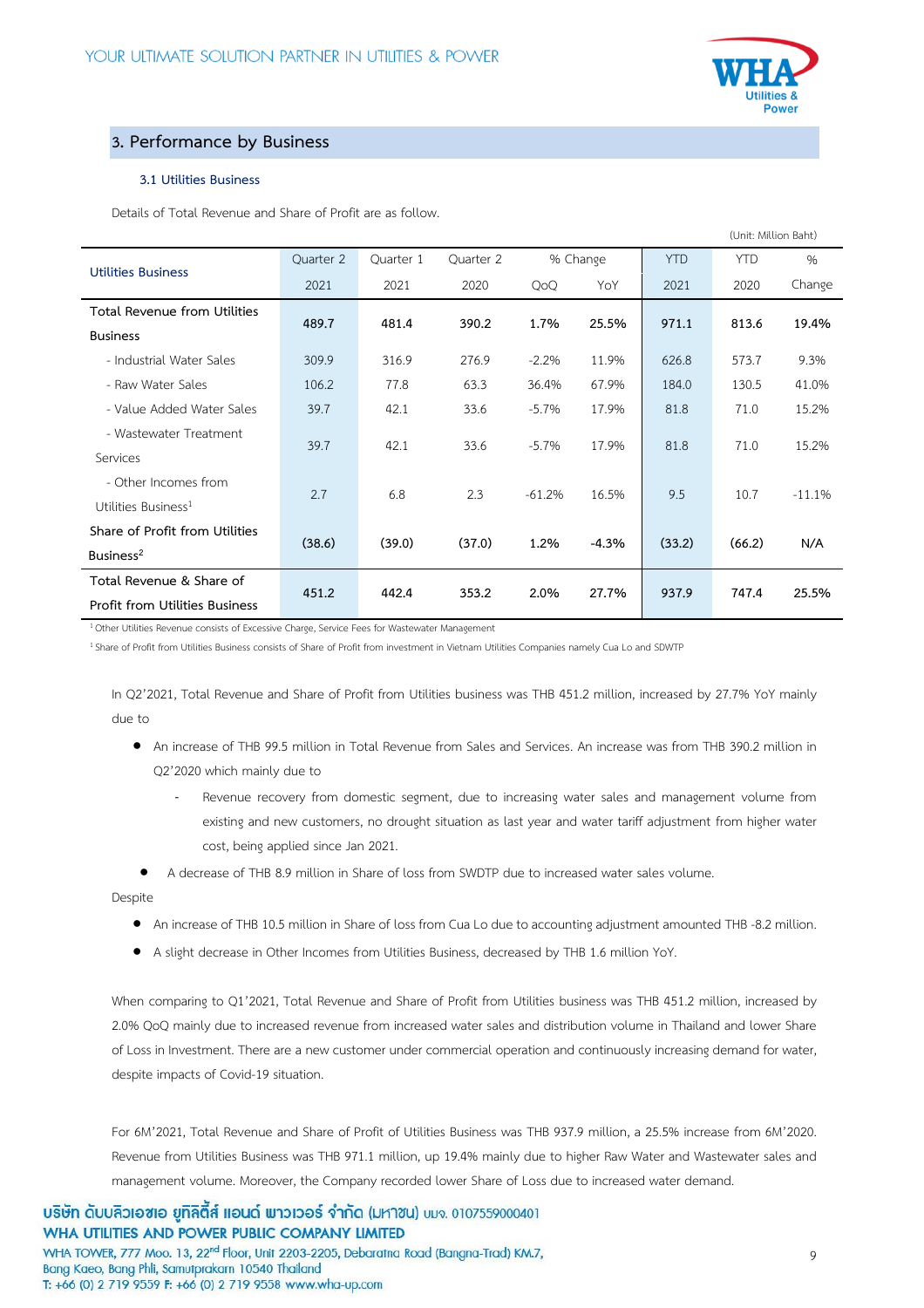

Details of Total Domestic Utilities Sales Volume in Thailand and aboard are as follow.

|                                             |           |           |           |                |          |            | (Unit: Million Cubic Meters) |        |
|---------------------------------------------|-----------|-----------|-----------|----------------|----------|------------|------------------------------|--------|
| <b>Total Domestic Utilities</b>             | Ouarter 2 | Ouarter 1 | Ouarter 2 |                | % Change | <b>YTD</b> | <b>YTD</b>                   | %      |
| Sales Volume                                | 2021      | 2021      | 2020      | O <sub>0</sub> | YoY      | 2021       | 2020                         | Change |
| Raw Water Sales Volume                      | 6.2       | 4.7       | 3.8       | 32.8%          | 64.0%    | 10.9       | 8.1                          | 35.3%  |
| Industrial Water Sales Volume <sup>1</sup>  | 12.8      | 12.9      | 11.4      | $-0.3%$        | 12.1%    | 25.7       | 24.3                         | 5.9%   |
| Value Added Water Sales Volume <sup>2</sup> | 1.0       | 1.1       | 0.4       | $-13.1%$       | 139.0%   |            |                              |        |
| Wastewater Treatment Services               | 9.3       | 8.8       | 7.4       | 5.8%           | 26.0%    | 18.1       | 15.6                         | 15.5%  |
| Volume                                      |           |           |           |                |          |            |                              |        |

<sup>1</sup> Industrial Water consists of Process Water and Clarified Water

<sup>2</sup> Value Added Water consists of Demineralized Water and Premium Clarified Water

#### **Domestic Utilities**

#### Q2'2021 vs Q2'2020

- Water sales and management volume improved for all sorts of products. An increase was mainly increased water demand from new and existing customers and no droughts, unlike the same period last year. Details as follow.
	- 1) Raw Water sales volume was 6.2 million cubic meters, increased by 2.4 million cubic meters or 64.0%
	- 2) Industrial Water sales volume was 12.8 million cubic meters, increased by 1.4 million cubic meters or 12.1%
	- 3) Value-added Water sales volume was 1.0 million cubic meters, increased by 0.6 million cubic meters or 139.0%
	- 4) Wastewater treatment volume and management was 9.3 million cubic meters, increased by 1.9 million cubic meters or 26.0%

#### Q2'2021 vs Q1'2021

- Water sales and management volume improved for all sorts of products except slight decreases in sales volume of industrial water and value-added water. An increase was mainly due to the increased water demand from new customers under commercial operation. Details as follow.
	- 1) Raw Water sales volume was 6.2 million cubic meters, increased by 1.5 million cubic meters or 32.8%
	- 2) Industrial Water sales volume was 12.8 million cubic meters, decreased by 0.03 million cubic meters or 0.3%
	- 3) Value-added Water sales volume was 1.0 million cubic meters, decreased by 0.1 million cubic meters or 13.1%
	- 4) Wastewater treatment volume and management was 9.3 million cubic meters, increased by 0.5 million cubic meters or 5.8%

#### 6M'2021 vs 6M'2020

T: +66 (0) 2 719 9559 F: +66 (0) 2 719 9558 www.wha-up.com

10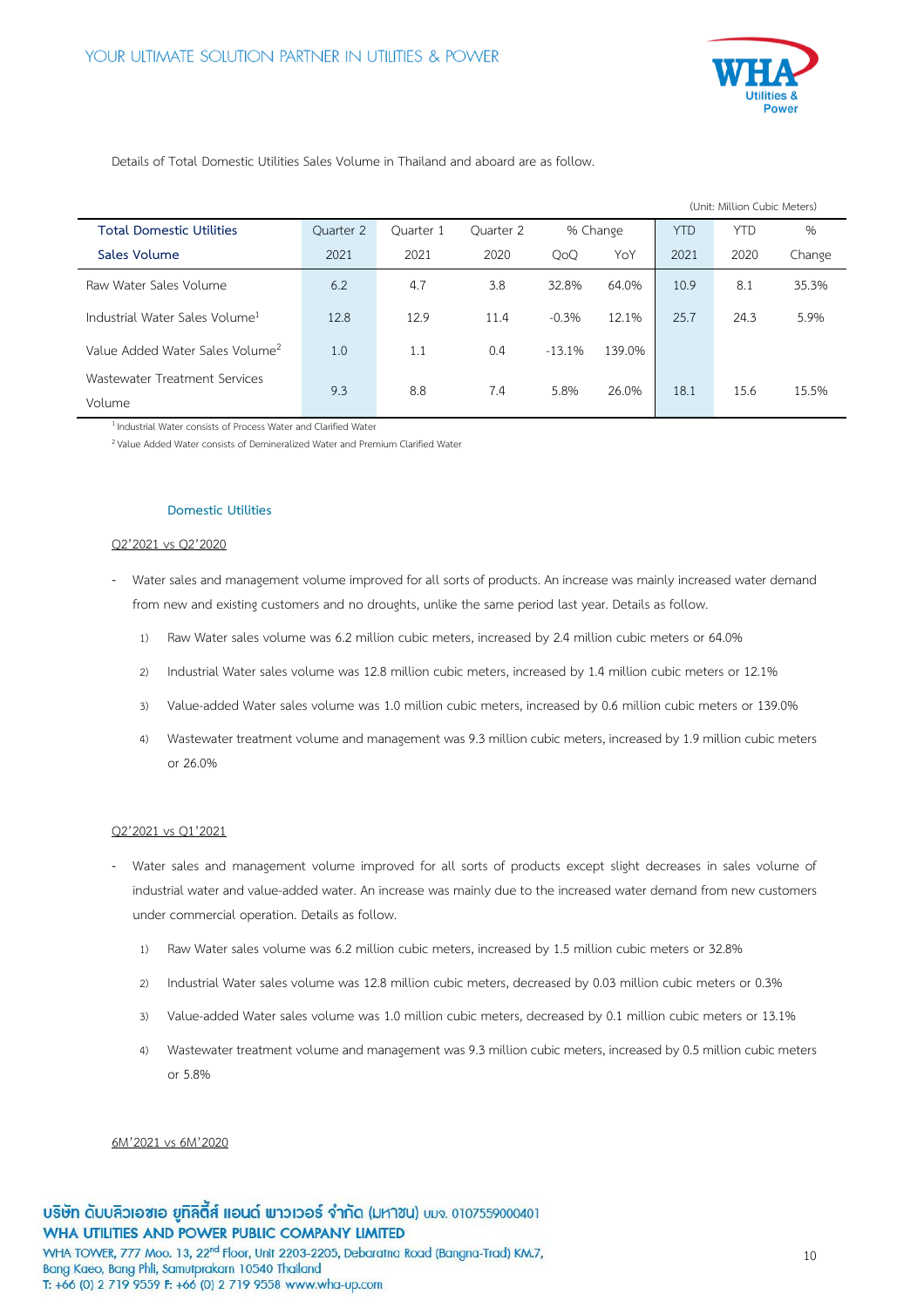

- Water sales and management volume improved for all sorts of products except slight decreases in sales volume of industrial water and value-added water. An increase was mainly due to the increased water demand from new customers under commercial operation. Details as follow.
	- 1) Raw Water sales volume increased from 8.1 million cubic meters in 6M'2020to 10.9 million cubic meters in 6M'2021, or increased by 35.5%.
	- 2) Industrial Water sales volume increased from 24.3 million cubic meters in 6M'2020 to 25.7 million cubic meters in 6M'2021, or increased by 5.9% mainly due to no drought, which could have lower demand and supply for water like it did in the same period last year.
	- 3) Value-added Water sales volume increased from 0.8 million cubic meters in 6M'2020 to 2.1 million cubic meters in 6M'2021, or increased by 169.6%.
	- 4) Wastewater treatment volume and management increased from 15.6 million cubic meters in 6M'2020 to 18.1 million cubic meters in 6M'2021, or increased by 15.5%.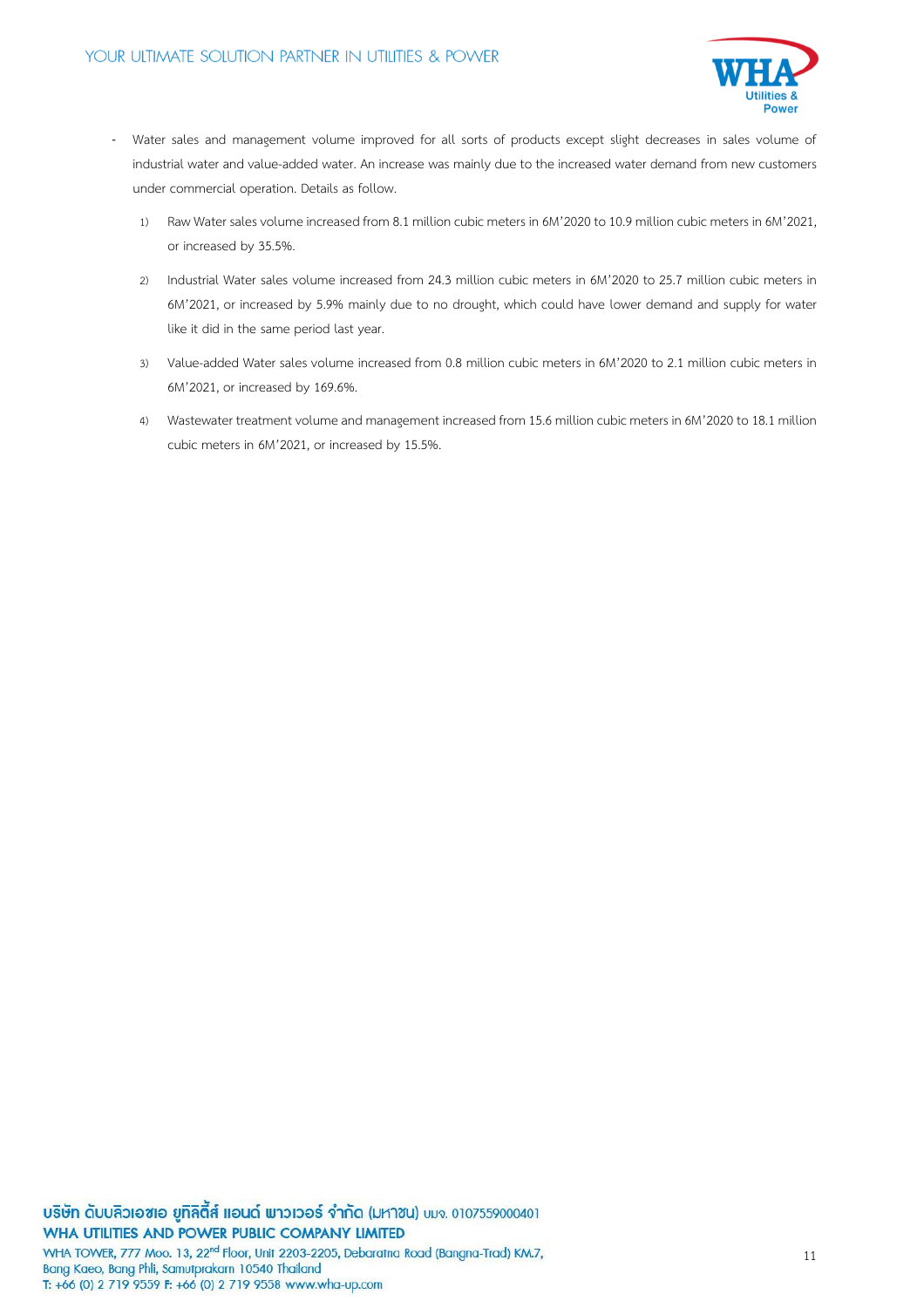

#### **3.2 Power Business**

In Q2'2021, Total Revenue, Share of Profit and Dividend Income from investment in Power Business was THB 242.1 million, down by 53.1% from Baht 516.2 million compared to the same period previous year but increased by 56.4% QoQ. For normalize earnings, the Company's Normalized Total Revenue, Share of Profit and Dividend Income from investment in Power Business was THB 328.8 million, increased by 27.4% YoY but decreased by 1.1% from Q1'2021.

For 6M'2021, Total Revenue, Share of Profit and Dividend Income from investment in Power Business was THB 396.9 million, decreased by 4.1% from THB 413.7 million in 6M'2020. However, Normalized Total Revenue, Share of Profit and Dividend Income from investment in Power Business was THB 661.3 million, a 28.5% increase from 6M'2020.

|                                 |           |           |           |           |          |            |                          | (Unit: Million Baht) |
|---------------------------------|-----------|-----------|-----------|-----------|----------|------------|--------------------------|----------------------|
| <b>Power Business</b>           | Quarter 2 | Quarter 1 | Quarter 2 | % Change  |          | <b>YTD</b> | <b>YTD</b>               | $\%$                 |
|                                 | 2021      | 2021      | 2020      | QoQ       | YoY      | 2021       | 2020                     | Change               |
| Revenue from Power              | 53.9      | 122.4     | 13.7      | $-56.0%$  | 294.3%   | 176.3      | 20.6                     | 756.2%               |
| <b>Business</b>                 |           |           |           |           |          |            |                          |                      |
| Share of Profit from Power      | 188.2     | (7.6)     | 502.5     | 2,579.7%  | $-62.6%$ | 180.6      | 393.1                    | $-54.1%$             |
| <b>Business</b>                 |           |           |           |           |          |            |                          |                      |
| Dividend Income                 | 0.0       | 40.0      | 0.0       | $-100.0%$ | N/A      | 40.0       | $\overline{\phantom{a}}$ | N/A                  |
| Total Revenue, Share of         |           |           |           |           |          |            |                          |                      |
| Profit and Dividend             |           |           |           |           |          |            |                          |                      |
| Income from Investments         | 242.1     | 154.8     | 516.2     | 56.4%     | $-53.1%$ | 396.9      | 413.7                    | $-4.1%$              |
| in Power Business               |           |           |           |           |          |            |                          |                      |
| Normalized Total                |           |           |           |           |          |            |                          |                      |
| Revenue, Share of Profit        |           |           |           |           |          |            |                          |                      |
| and Dividend Income from        | 328.8     | 332.5     | 258.0     | $-1.1%$   | 27.4%    | 661.3      | 514.8                    | 28.5%                |
| Investments in Power            |           |           |           |           |          |            |                          |                      |
| $B$ usiness <sup>1</sup>        |           |           |           |           |          |            |                          |                      |
| $-$ IPP                         | 60.5      | 6.2       | 89.7      | 876.6%    | $-32.5%$ | 66.7       | 185.4                    | $-64.0%$             |
| - SPP                           | 213.0     | 187.7     | 140.8     | 13.5%     | 51.3%    | 400.7      | 280.2                    | 43.0%                |
| - Renewable Energy <sup>2</sup> | 54.9      | 137.3     | 28.8      | $-60.0%$  | 90.8%    | 16.0       | 29.6                     | $-46.0%$             |
| - Others <sup>3</sup>           | 0.4       | 1.3       | (1.2)     | $-73.3%$  | 129.1%   | 1.7        | (1.1)                    | 255.5%               |

<sup>1</sup> Normalized Share of Profit is excluding Foreign Exchange Gain/Loss

 $^2$  Renewable Energy consists of Solar rooftop projects and Chonburi Clean Energy project (CCE)

<sup>3</sup> WHA Natural Gas Distribution Projects (WHA NDGPs) is a collaboration among WHAUP, GULF and MITG

บริษัท ดับบลิวเอซเอ ยูทิลิตี้ส์ แอนด์ พาวเวอร์ จำกัด (มหาซน) บมจ. 0107559000401 WHA UTILITIES AND POWER PUBLIC COMPANY LIMITED

WHA TOWER, 777 Moo. 13, 22<sup>nd</sup> Floor, Unit 2203-2205, Debaratna Road (Bangna-Trad) KM.7, Bang Kaeo, Bang Phli, Samutprakarn 10540 Thailand T: +66 (0) 2 719 9559 F: +66 (0) 2 719 9558 www.wha-up.com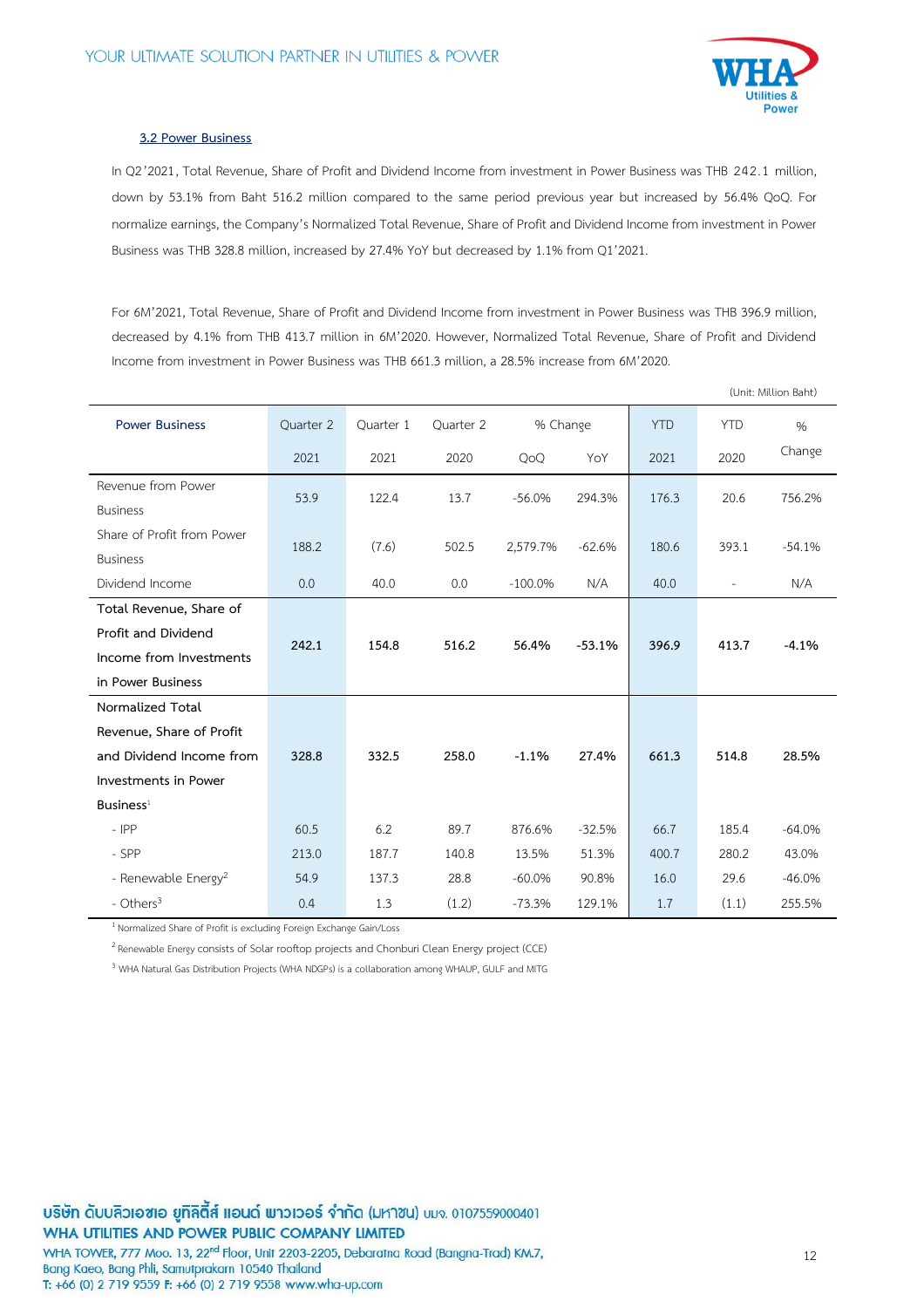

By sorts of plant, details of Total Revenue from Power Business and Share of Profit and Dividend Income from Investments are as follow.

# **3.2.1 Independent Power Producer (IPP)**

#### Q2'2021 vs Q2'2020

In Q2'2021, 3 IPPs generated THB 60.5 million Normalized Share of profit and Dividend Income from Investments. A decrease of THB 29.2 million or decreased by 32.5% from the same period previous year that record THB 89.7 million Normalized Share of profits. A decrease was mainly due to major planned maintenance of GHECO-One. The maintenance took 37 days during past January and February and additional maintenance occurred in past May resulting in lower Availability Payment (AP).

### Q2'2021 vs Q1'2021

 In Q2'2021, 3 IPPs generated THB 60.5 million Normalized Share of profit and Dividend Income from Investments. An increase of THB 54.3 million or increased by 876.6% from the previous quarter that record THB 6.2 million Normalized Share of profits. An increase was mainly due to major planned maintenance of GHECO-One, resulting in lower Availability Payment (AP), despite the Company had a Dividend Income of THB 40.0 million from GIPP recorded in Q1'2021.

#### 6M'2021 vs 6M'2020

 For 6M'2021, 3 IPPs generated THB 66.7 million of Normalized Share of profit and Dividend Income from Investments, a 64.0% decrease from 6M'2020. The lower in Normalized Share of Profit and Dividend are mainly due to GHECO-One as aforementioned.

#### **3.2.2 Small Power Producer (SPP)**

#### Q2'2021 vs Q2'2020

 In Q2'2021, 8 SPPs generated THB 213.0 million Normalized Share of profit and Dividend Income from Investments. An increase of THB 72.2 million or increased by 51.3% from Q2'2021. An increase was mainly due to increasing IU demand and lower cost of natural gas and no planned maintenance (1 SPP power plants had planned maintenance in Q2'2020).

#### Q2'2021 vs Q1'2021

 In Q2'2021, 8 SPPs generated THB 213.0 million Normalized Share of profit and Dividend Income from Investments. An increase of THB 25.4 million or increased by 13.5% from Q1'2021. An increase was mainly due to no planned maintenance of SPPs , whereas there was 2 plants maintenance in Q1'2021.

#### 6M'2021 vs 6M'2020

 For 6M'2021, 8 IPPs generated THB 400.7 million of Normalized Share of profit and Dividend Income from Investments, a 43.0% increase from 6M'2020 mainly due to higher dispatch from EGAT and Industrial Users (IU).

T: +66 (0) 2 719 9559 F: +66 (0) 2 719 9558 www.wha-up.com

13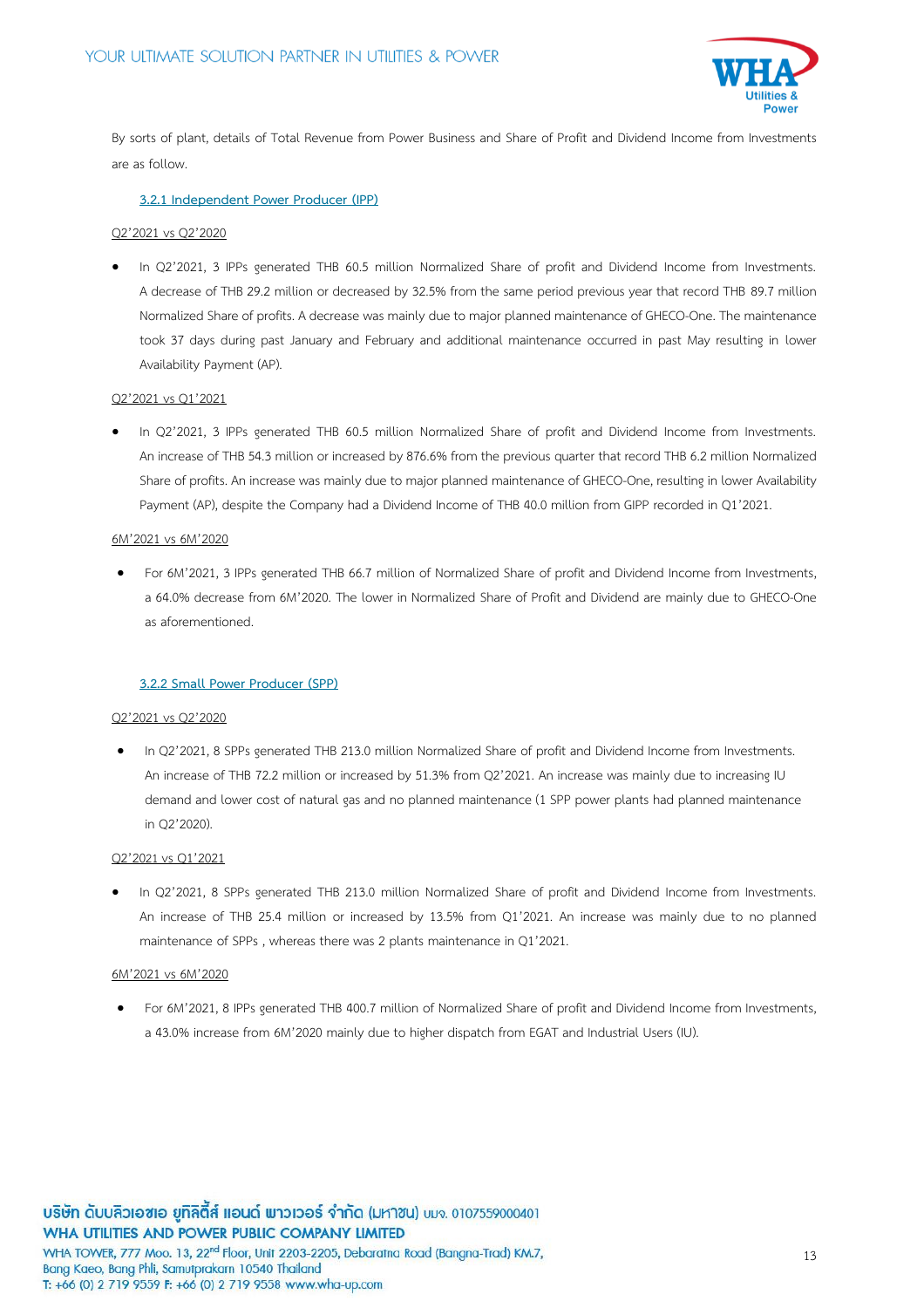

# **3.2.3 Renewable Energy**

Total Revenue and Normalized Share of Profit from Renewable Energy improved YoY and QoQ. The solar revenue from EPC contract was just realized in since first quarter and additional solar projects commence operation (COD) as renewable energy portfolio grew.

# Q2'2021 vs Q2'2020

 In Q2'2021, Total Revenue and Normalized Share of Profit was THB 54.9 million. An increase of THB 26.1 million from Q2'2020 was due to additional projects, commencing operation in this quarter, and new revenue from EPC contract of 1 project.

# Q2'2021 vs Q1'2021

 In Q2'2021, Total Revenue and Normalized Share of Profit was THB 54.9 million. A decrease of THB 82.4 million from THB 137.3 million reported in Q1'2021 which was due to lower revenue from EPC contract according to percentage of completion despite additional projects, commencing operation in this quarter.

# 6M'2021 vs 6M'2020

 For 6M'2021, Solar Rooftop Projects generated THB 192.2 million of Revenue and Share of Profit to WHAUP, a THB 142.0 million increase from 6M'2020 due to new source of income from providing EPC service and additional revenue from solar projects, commencing operation in this quarter.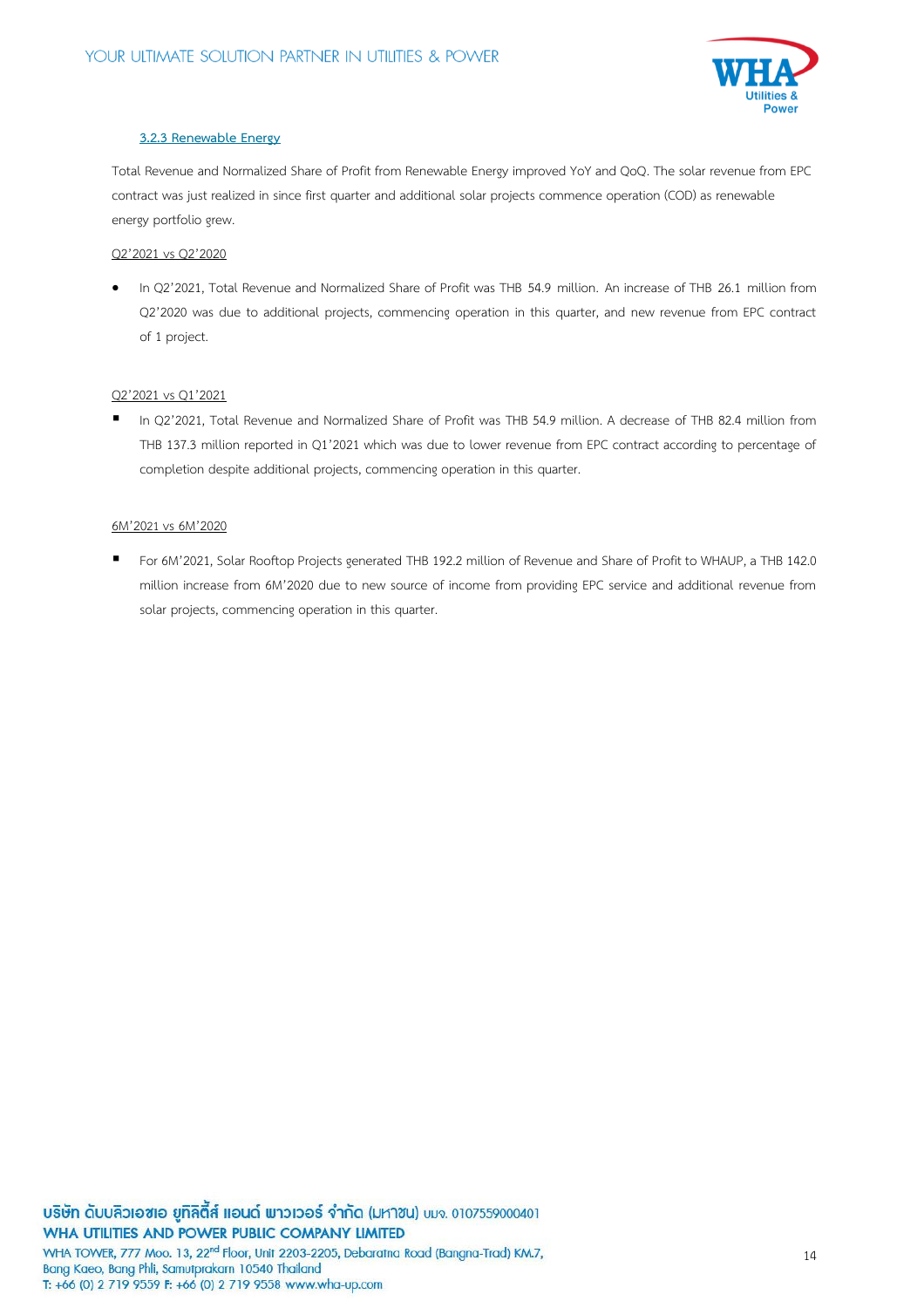

# **4. Financial Position**



The Consolidated Balance Sheet as of 30 June 2021 is summarized as follows.

# **Assets**

As of 30 June 2021, the Company's total Assets was THB 25,747 million, decreased by THB 425 million from THB 26,172 million at year-end 2020 which mainly due to

- 1) A decrease of THB 661 million in Cash and Cash Equivalents. The details as follow
	- Net cash receipts from operating activities : THB +746 million
	- Net cash payments from investing activities : THB -228 million. The major account was cash paid for purchases of Lands, Property, Plant and Equipment.
	- Net cash payment from financing activities : THB -1,185 million. The major accounts were Dividend payment of THB 612 million, Debenture repayment at maturities of THB 2,390 million and long-term borrowing repayment of THB 875 million, despite cash receipt from borrowings THB 2,700 million.
- 2) Despite an increase of THB 212 million in Other Assets, which mainly resulted from net Property Plant and Equipment, increasing by THB 114 million and net Trade receivables, increasing by THB 93 million.
- 3) An increase of THB 18 million in Investment in Associates which mainly resulted from impact of foreign exchange and change in revaluation of financial assets according to new accounting standard.

The key elements of Assets in the Company's Consolidated Financial Statements consisted of (1) Investment in Associates amounted THB 13,507 million (2) Net Property Plant and Equipment amounted THB 4,921 million (3) Goodwill amounted THB 2,773 million (4) Intangible Assets amounted THB 1,966 million and (5) Cash and Cash Equivalents amounted THB 1,123 million.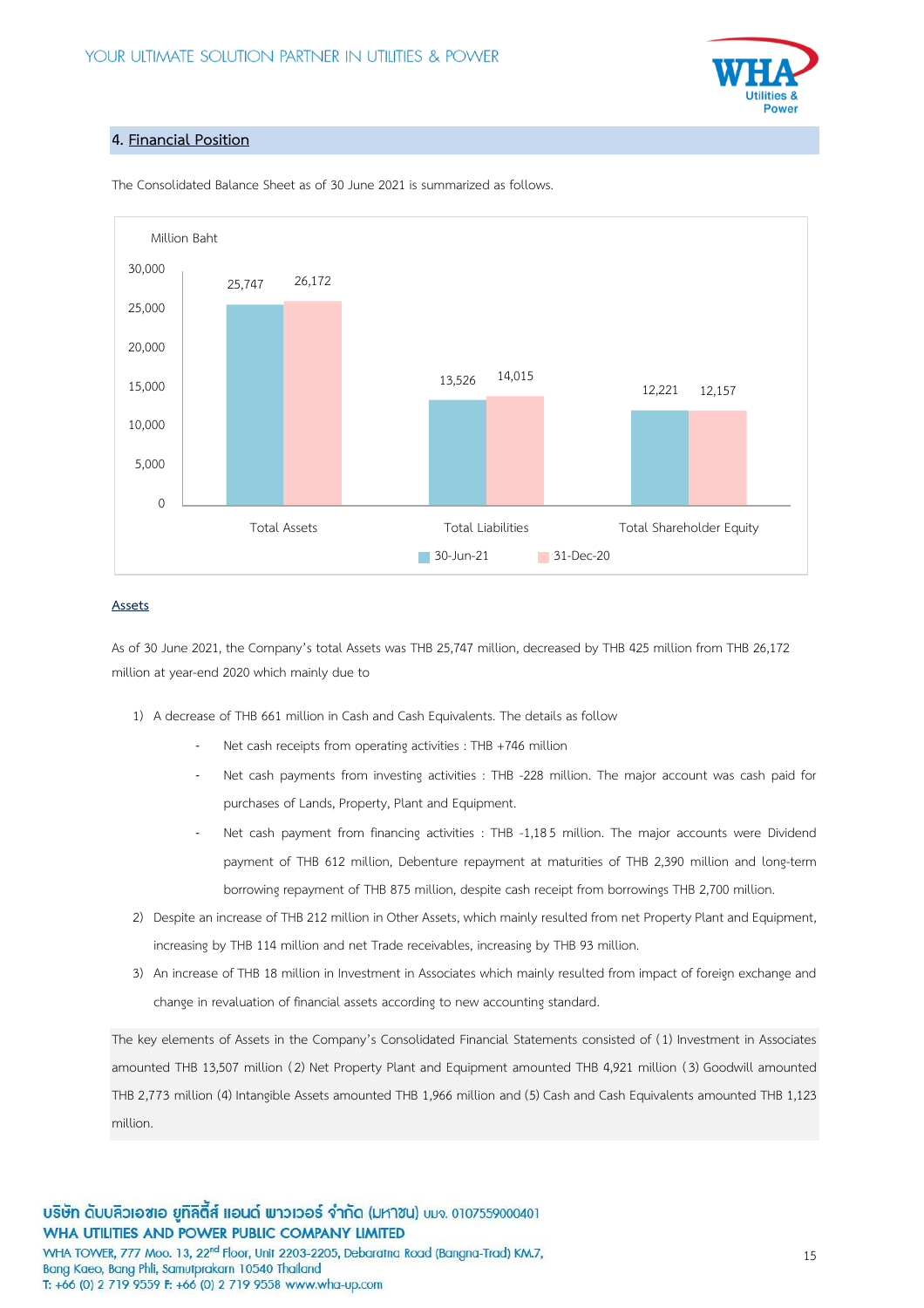

# **Liabilities**

As of 30 June 2021, the Company's totalLiabilities was THB 13,526 million, decreased by THB 489 million from THB 14,015 million at year-end 2020 which mainly due to

- 1) A decrease of THB 566 million in Interest-bearing Debt
- 2) An increase of THB 17 million in Account Payables

As of 30 June 2021, the Company's Interest-bearing Debt was THB 12,301 million, decreased by THB 566 million from THB 12,866 million at year-end 2020.

Total Liabilities mainly consisted of (1)Long-term Borrowings Debentures amounted THB5,605 million(2)Long-term Borrowings from Financial Institutions amounted THB 3,999 million and (3) Short-Term from financial institutions amounted THB 2,697 million.

# **Shareholders' Equity**

As of 30 June 2021, the Company's Total Shareholders' Equity was 12,221 million, increased by THB 64 million from THB 12,157 million at year-end 2020 which mainly due to

- 1) An Increase of THB 300 million in Other Components of Equity
- 2) Despite a decrease of THB 235 million in Retained Earning

# **5. Key Financial Ratios**

|                                                | Quarter 2 | FY    |
|------------------------------------------------|-----------|-------|
|                                                | 2021      | 2020  |
| Return on Equity (%)                           | 6.79%     | 6.32% |
| Debt/Equity Ratio (times)                      | 1.11x     | 1.15x |
| Net Interest-bearing Debt/Equity Ratio (times) | 0.91x     | 0.91x |

As of 30 June 2021, the Company's Debt-to-Equity ratio was 1.11x decreased from 1.15x at year-end 2020. The Net Interestbearing Debt-to-Equity ratio stood at 0.91x, same as at year-end 2020.